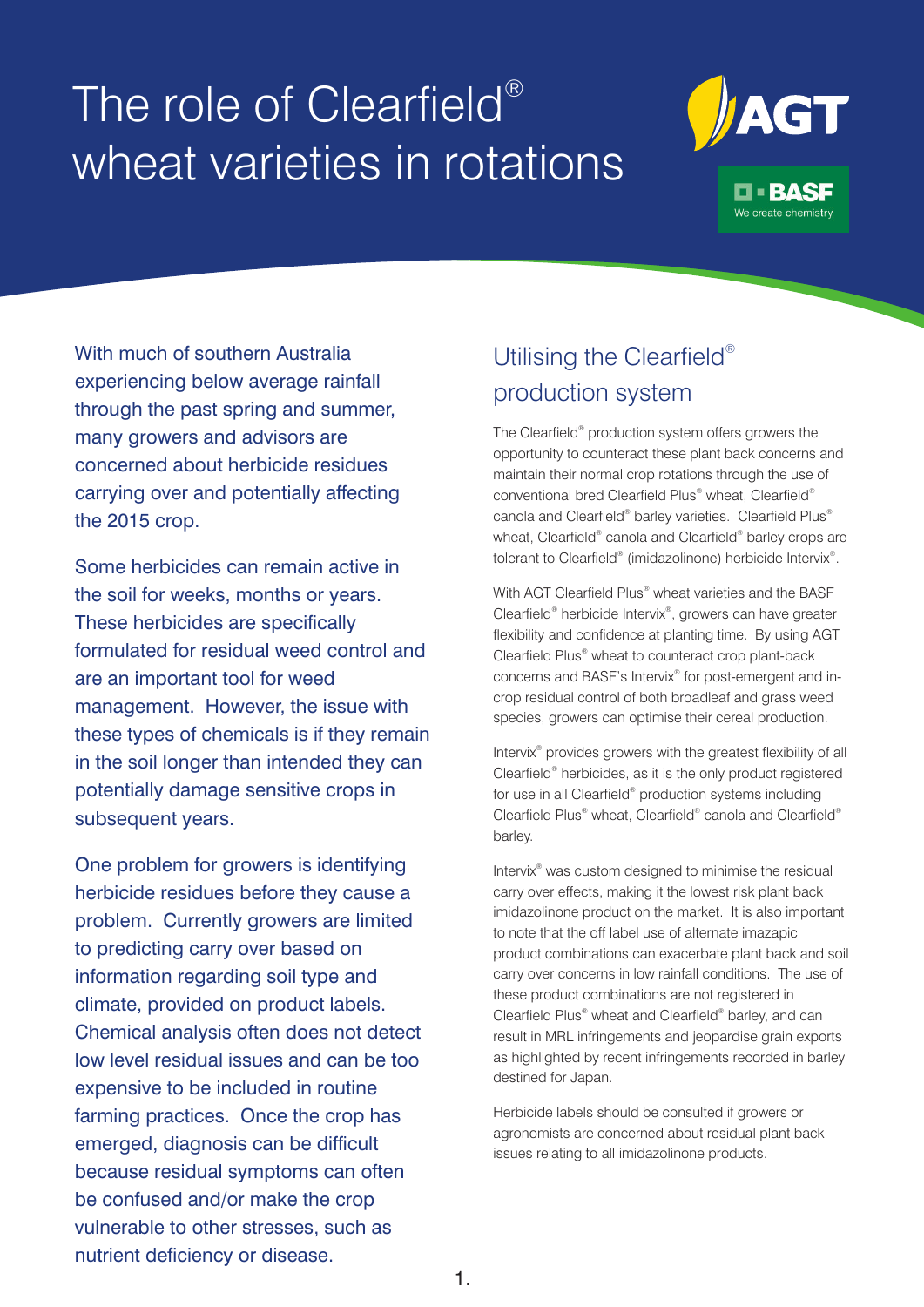## The role of Clearfield® wheat varieties in rotations

Clearfield<sup>®</sup> (imidazolinone) herbicides are residual herbicides that can potentially cause carry over issues. Due to the residual nature of these Clearfield<sup>®</sup> herbicides, a knowledge of plant back crop sensitivity is essential to minimising crop effect. If a two gene Clearfield Plus<sup>®</sup> wheat variety such as Elmore CL Plus<sup>®</sup> can be utilised then the risk of crop damage and added susceptibility to disease and nutrient imbalances can be negated.

Microbial degradation is the primary driving factor for Clearfield<sup>®</sup> herbicide breakdown. Microbes in the soil are responsible for degradation. The rate of degradation is relative to microbial population which is driven by the amount of organic matter and moisture in a soil profile. As soil microbes are most active in moist soils, degradation of Clearfield® herbicides is enhanced during periods when topsoil moisture is available. Soils with high pH also create a good environment for microbial breakdown as the rate of degradation decreases as the soil becomes more acidic.

Table 1 displays the plant back interval for Intervix® herbicide. Plant back intervals allow enough opportunity for significant rainfall events, and therefore residue breakdown to occur. It takes time after a rainfall event for imidazolinone residues to be released and become available for microbial breakdown. A one off storm followed by warm days will dry the soil out quite quickly, which will limit the amount of breakdown that can occur. Five rainfall events of 20mm fortnightly is a much better scenario than a one off rainfall event of 100mm.

#### Table 1. Intervix<sup>®</sup> label re-cropping intervals.

| Months after<br>application | Following crops                                                                                                                                          |
|-----------------------------|----------------------------------------------------------------------------------------------------------------------------------------------------------|
| 0                           | Clearfield Plus <sup>®</sup> wheat, Clearfield® wheat,<br>Clearfield® barley, Clearfield® canola                                                         |
| 10                          | Chickpeas, Faba beans, Field peas, Lucerne,<br>Lupins, Pasture lequmes, Vetch, Oats*,<br>Triticale*, Non-Clearfield® Barley*, Non-<br>Clearfield® Wheat* |
| 34                          | Conventional and other herbicide tolerant<br>canola, All other crops                                                                                     |

 $*$  Non-Clearfield<sup>®</sup> Barley, Non-Clearfield<sup>®</sup> Wheat, Oats, Triticale

*The following additional requirements apply if it is intended to sow these cereals during the next winter*  seaso*n:*<br>- DO NOT apply Intervix® later than the end of August (no later than the end of July in WA)

- DO NOT use Intervix<sup>®</sup> in areas where rainfall from spraying to sowing of cereals is expected to be<br>below 150mm (for 300-375mL/ha use), 200mm (for up to 500mL/ha use) and 250mm (for 600-750mL/ha use)

- DO NOT use above 375mL/ha in the Lower Great Southern region of WA



*Photo 1. Symptoms that can be seen in a conventional wheat crop following a crop treated with imidazolinone herbicide. Ill thrift, yellowing in early growth, delayed heading by up to 4 days and reduced uptake of nutrients including nitrogen and zinc. Early* symptoms of Clearfield® carry over can easily be confused with *nutrient decifiencies.*

### Clearfield<sup>®</sup> plant back trial work

AGT conducted a trial in Horsham, Vic, in 2013, researching the plant back effects on non-tolerant varieties on areas that had been treated with varying rates of Intervix<sup>®</sup> herbicide the previous year. Intervix<sup>®</sup> was applied to a Clearfield<sup>®</sup> wheat trial in 2012, with treatments being 1x label rate Intervix<sup>®</sup>, 2x label rate Intervix<sup>®</sup>, and an untreated control. In 2013, a variety trial was sown over the top of the 2012 trial residue to determine if the herbicide residue would have effect on yield. The time between the 2012 herbicide application and the 2013 planting was 10 months, as per the minimum plant back period stated on the Intervix<sup>®</sup> label for non-Clearfield<sup>®</sup> wheat varieties. However, only 171mm of rain was recorded at the site over this 10 month period, with the highest single rainfall event of 25mm being recorded in August 2012. The rainfall received over this period was insufficient to meet the minimum rainfall requirement of 250mm as stated on the label.

The results shown in Graph 1 illustrate the potential loss of yield that can occur when planting susceptible varieties into soils that have Clearfield® residue carry over (resulting from slow microbial breakdown in low rainfall environments).

This trial shows the importance of adhering to the Intervix<sup>®</sup> label restrictions on plant back period and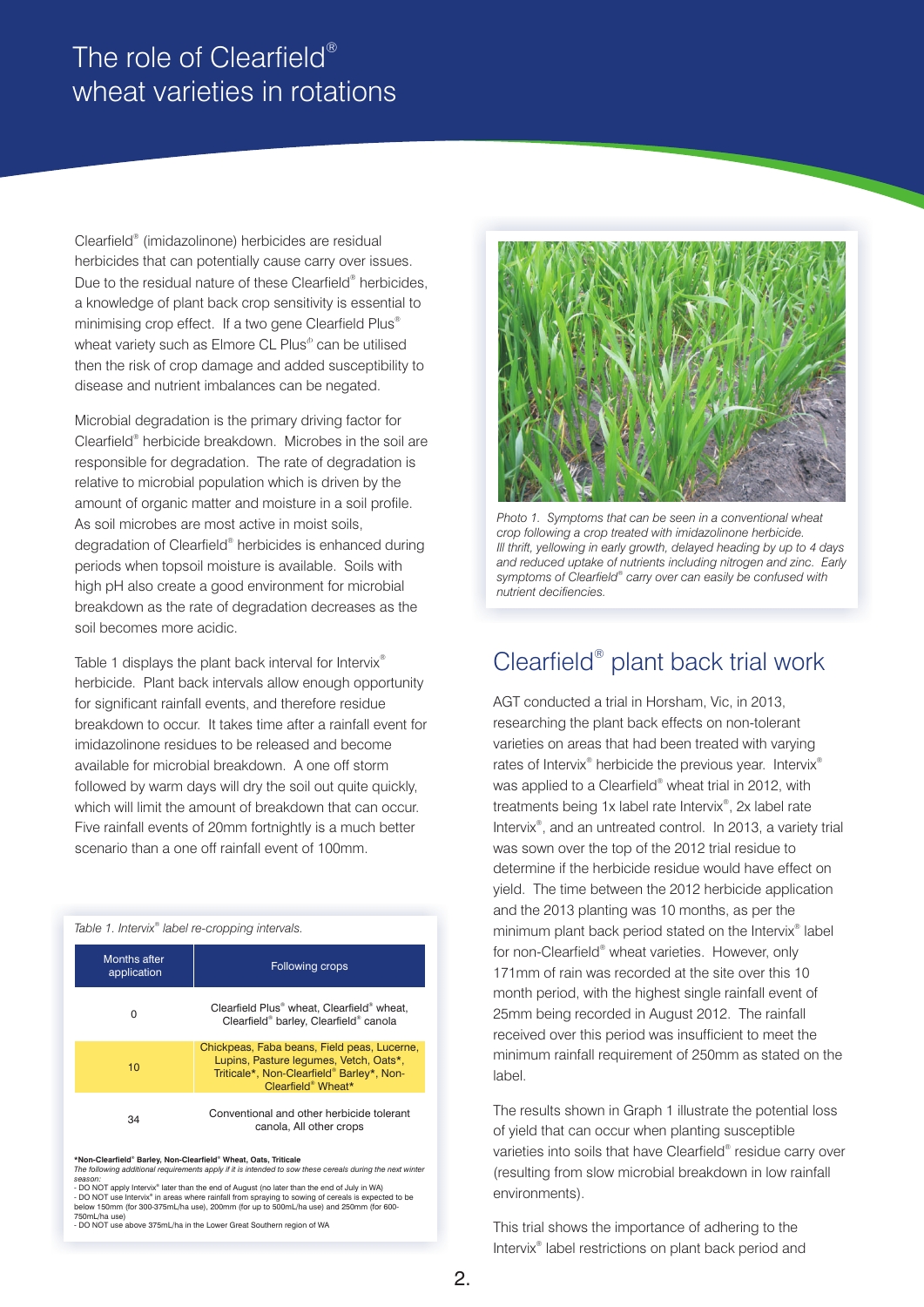## The role of Clearfield® wheat varieties in rotations



minimum rainfall requirements to non Clearfield<sup>®</sup> tolerant crops.

Minor reductions in the yield of non Clearfield<sup>®</sup> wheat varieties in the 1x Intervix<sup>®</sup> rate plots (750ml/ha) was observed, while significant reductions were observed in non Clearfield<sup>®</sup> wheat varieties at the off label rate of 2x Intervix<sup>®</sup> (1500ml/ha). This trend can be seen on the majority of the intolerant varieties, whilst tolerant variety Elmore CL Plus<sup>®</sup> showed no significant difference at either rate when compared to the control.

# Clearfield<sup>®</sup> tolerant wheat varieties

There are four AGT Clearfield Plus<sup>®</sup> wheat varieties available to growers for the 2015 season: Elmore CL Plus<sup>®</sup>, Grenade CL Plus<sup>®</sup>, Kord CL Plus<sup>®</sup> and Justica CL Plus<sup>®</sup>. Please consult with your agronomist or the AGT website to choose the most appropriate variety for your situation.

There are several reasons why Clearfield® tolerant varieties are a valuable tool for growers:

At times, the plant back interval cannot be adhered to and crop rotations limit what choices a grower has for

- ?planting. When a herbicide susceptible grass weed population such as barley grass or brome grass cannot be controlled by other
- methods.<br>• In the event of dry sowing, Clearfield<sup>®</sup> technology adds an in crop residual herbicide option to combat the flush of germinating weeds after opening rainfall events.
- Clearfield Plus<sup>®</sup> wheat varieties can be grown as a competitive variety in their own right, but still give flexibility in herbicide choice if needed through the season.

Tables 2 and 3 outline yield potential and disease resistance packages of the Clearfield<sup>®</sup> tolerant varieties currently available.

### **Summary**

#### *® Advantages of the Clearfield system*

- ?One pass post-emergent knockdown and residual
- ?control on both grass and broadleaf weeds. Control and suppression of a vast range of problem weeds including brome grass, barley grass and volunteer cereals.
- With the application of Intervix<sup>®</sup> at label rates, growers can be confident that their crop is pure with minimal contamination from non-tolerant Cleafield® varieties.
- AGT Clearfield Plus<sup>®</sup> wheat varieties can be used to manage the risk of imidazolinone herbicide residue carry over.

#### *The importance of stewardship with the ® Clearfield system*

• Intervix<sup>®</sup> is a Group B herbicide - be cautious about over use which may select for herbicide resistant